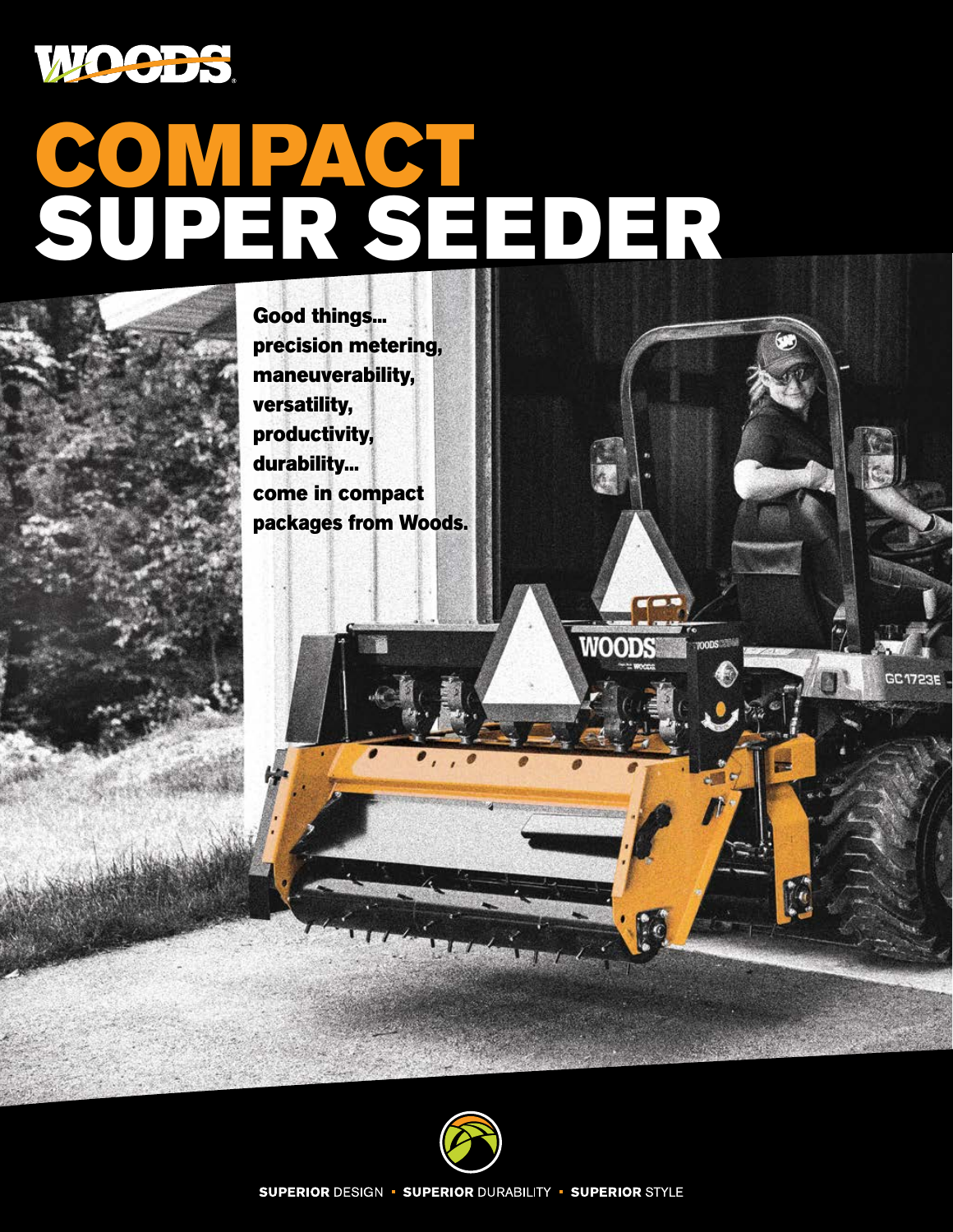

#### Woods Compact Super Seeder Models CSS48 and CSS60

CSS48: 15 HP - 35 HP CSS48: minimum 350cc CSS60: 20 HP - 45 HP CSS60: minimum 400cc

**Tractors ATVs and UTVs (4WH)**

The Woods Compact Super Seeder is everything you need in one compact cultivation and planting package. In one pass you can prepare the seed bed, precisely drop seeds at two different depths, then firm the bed for improved germination.

#### Choose the Features that Fit Your Project

A superior design makes the Woods CSS practically custom-made for your ground conditions and type of work. Start with a base unit and choose the features that make it your seeder.

Every model starts with a spiked drive roller and a cool season seed box. The spiked drive roller crushes clods, pushes down seeds and dimples the soil to trap moisture. The cool season seed box plants a wide variety of large seeds. See "What can the CSS plant?" for a complete list.

## Then, choose the front tool that will prepare your seed bed. *Exclude*



Choose a spiked roller with adjustable angles that will penetrate thatch and aerate lawns, or angle it to break up the surface and remove stands of turf.



2. Or, choose adjustable disc blades that cut into and work the soil. Easily adjust the blade angles to till more aggressively depending upon soil conditions.

#### **Want a second seed box?**

3. Add a legume seed box and now you can plant two seeds at different depths in one pass. "What can the CSS plant?" lists all the small seeds from Alfalfa to Zoysia that the legume box will plant.

#### **Want more options that improve productivity and versatility?**

- 4. A rear cultipacker increases seed-to-soil contact, firms the seed bed, and creates furrows to trap and channel water which improves germination rates.
- 5. Mud scrapers help keep blades free from dirt clods, mud and clay.
- 6. An electric tow kit for ATVs and UTVs and hydraulic tow kit for tractors make it easy to transport.

Plus, a fast/slow chain drive, road lights, seed stop plates – the options offer you nearly endless ways to customize your Woods Compact Super Seeder.

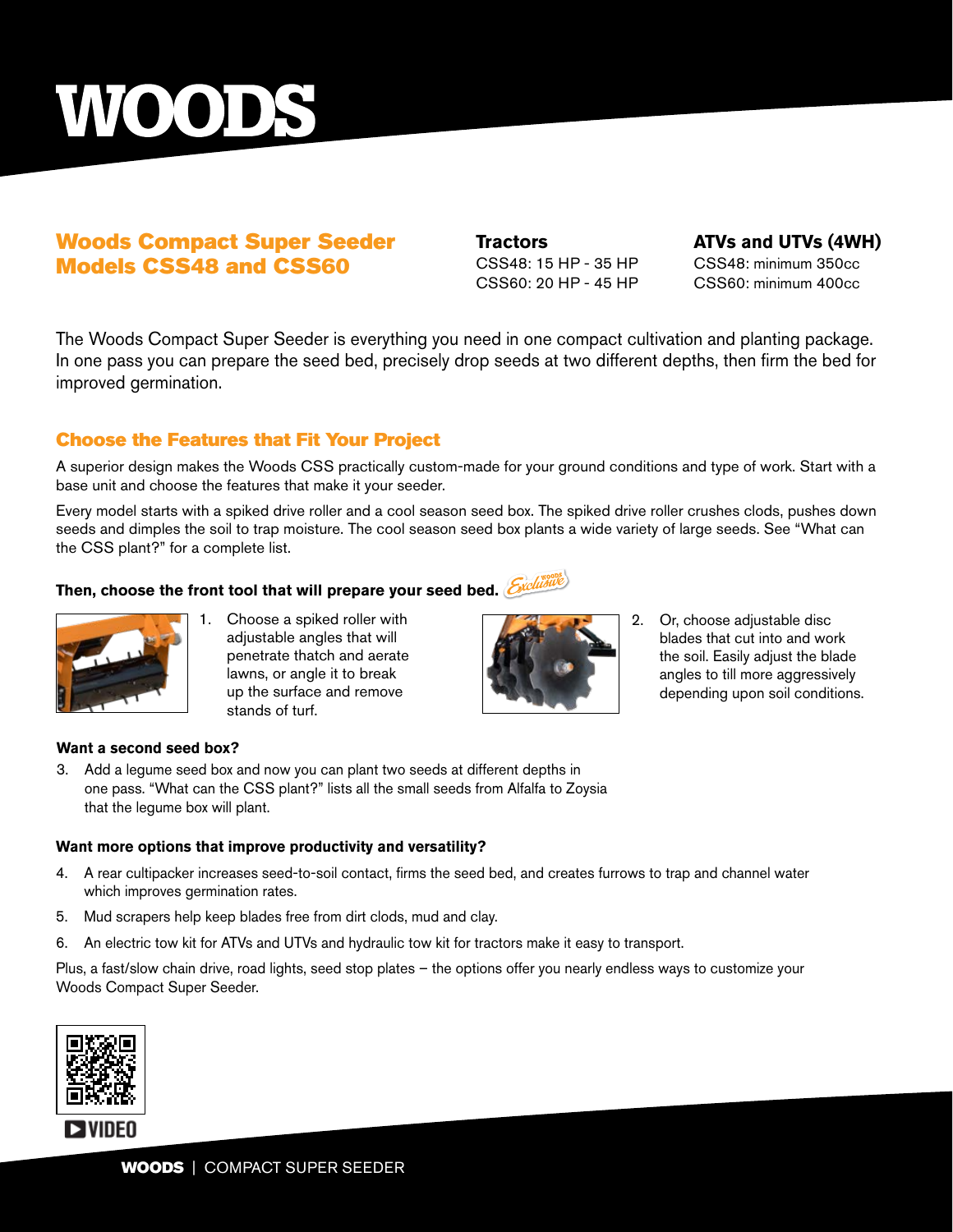Ideal for small-scale planting, such as food plots, lawns, gardens, wildflower meadows, waterways and roadways. Widths 48 or 60 inches and lighter weight so you can maneuver into formerly unreachable areas.



#### Additional Features Standard on Both Models

- The calibration system includes seed charts, a calibration tray and crank for accurate seed rates. Sychime
- Windowed seed cups and clear PVC tubes allow you to easily monitor the flow of seeds.
- A quick and easy disconnect pull a pin and one or both seed boxes stop to make it a tilling tool for preparing the ground. Till your seed bed, then replace the pin and engage the seeding function for a final pass.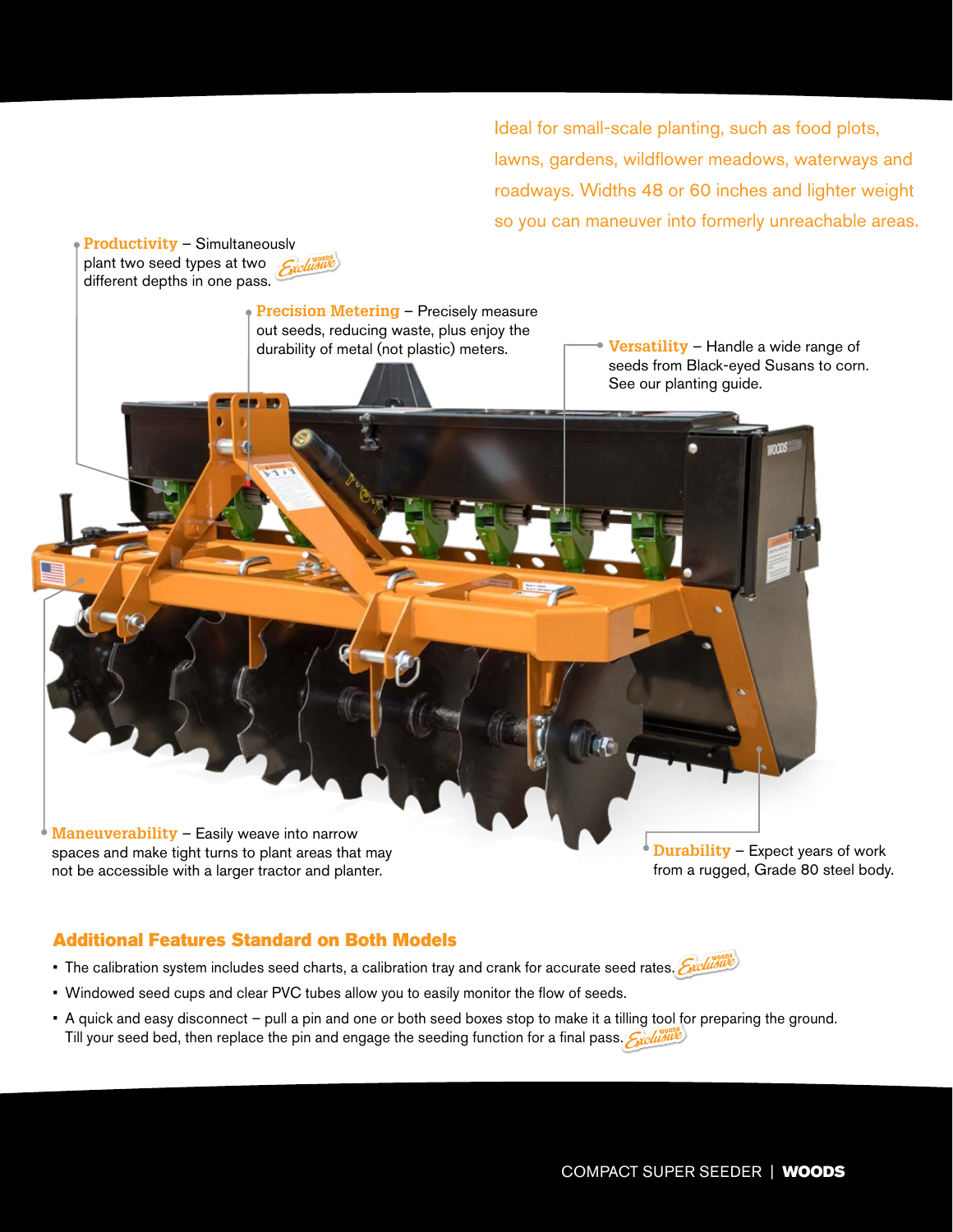# **TRACTOR HP RANGE:**

#### Model

**CSS48**|48-inch

- Three-point hitch: CAT 1/Limited CAT 1
- Working width 48 inches
- ATV/UTV minimum 350cc

### **TRACTOR HP RANGE: 20 - 45 HP**

#### Model

**CSS60**|60-inch

- Three-point hitch: CAT 1/Limited CAT 1
- Working width 60 inches
- ATV/UTV minimum 400cc

| <b>SPECIFICATIONS</b>                                   | <b>COMPACT SUPER SEEDERS</b>                                                                            |                                                |
|---------------------------------------------------------|---------------------------------------------------------------------------------------------------------|------------------------------------------------|
| <b>MODEL</b>                                            | <b>CSS48</b>                                                                                            | <b>CSS60</b>                                   |
| <b>Tractor Engine HP</b>                                | 15-35 hp                                                                                                | 20-45 hp                                       |
| <b>Tractor Hitch</b>                                    | CAT 1/I imited CAT 1                                                                                    |                                                |
| <b>ATV/UTV Engine Size</b>                              | minimum 350cc                                                                                           | minimum 400cc                                  |
| <b>Working Width (inches)</b>                           | 48                                                                                                      | 60                                             |
| <b>Overall Width</b>                                    | 57                                                                                                      | 69                                             |
| Weight with Seed, Depending upon<br>Configuration (lbs) | 395-679                                                                                                 | 487-810                                        |
| <b>Drive Type</b>                                       | ground-driven spiked roller                                                                             |                                                |
| Number of Seed Boxes Available                          | $1$ or $2$                                                                                              |                                                |
| <b>Seed Metering</b>                                    | 6 seed cups                                                                                             | 8 seed cups                                    |
| <b>Seed Box Ratio</b>                                   | 5.1:1 or 14.4:1                                                                                         | $5.1:1$ or $14.4:1$                            |
| <b>Cool Season Seed Box with Agitator</b>               | standard                                                                                                |                                                |
| Cool Season Seed Box Capacity (bushel)                  | 1                                                                                                       | 1.25                                           |
| <b>Lequme Seed Box</b>                                  | optional                                                                                                |                                                |
| Legume Seed Box Capacity (bushel)                       | 1                                                                                                       | 1.25                                           |
| <b>Front Tool Choices</b>                               | 6 - 16" notched disc blade<br>or spiked roller                                                          | 8 - 16" notched disc blade<br>or spiked roller |
| <b>Calibration Tray</b>                                 | standard                                                                                                |                                                |
| <b>Crank Handle</b>                                     | standard                                                                                                |                                                |
| Spring-loaded Trailing Cultipacker                      | optional                                                                                                |                                                |
| <b>Speed Ranges</b>                                     | turf seed range 0-700 lbs/acre (cool season);<br>food plot range 0-30 lbs/acre (lequme)                 |                                                |
| <b>Options</b>                                          | fast/slow chain drive, Quick Hitch bushings, mud scrapers,<br>seed stop plates, highway lights, tow kit |                                                |
| <b>ASABE Ouick Hitch</b>                                | add hitch pin bushings to make CAT 1 quick-hitch compatible                                             |                                                |

# THATURE THE THE THEORY OF THE THEORY OF THE USE OF THE WOODS<br>15 - 35 HP **20 - 45 HP** Compact Super Seeder plant? Here is a partial list…

#### Cool Season Grass and Cereal Grains Box (large seeds)

Annual Ryegrass **Barley** Buckwheat Buffalo Grass Chufa Corn (small rounds) Fescue Kentucky Bluegrass Blends Kidney Beans Lablab Lima Beans **Oats Orchardgrass** Peas Perennial Ryegrass Snow Peas Sorghum Soybeans Sudan Sugar Beets Sunflower **Triticale** Wheat

#### Legume Box (small seeds)

Alfalfa Bahai Bermuda Birdsfoot Trefoil Black-eyed Susan Brassica Brown Top Millet Carpet Grass Centipede **Chicory Clover** Fescue Forbes Green Sprangletop Kale Kentucky Bluegrass Kleingrass Plains Bristlegrass Radish Rape Side Oats Grama Sudan Sugar Beets **Switchgrass** Timothy Turnip Zoysia

Here's a quick look at the precision seed rate system.

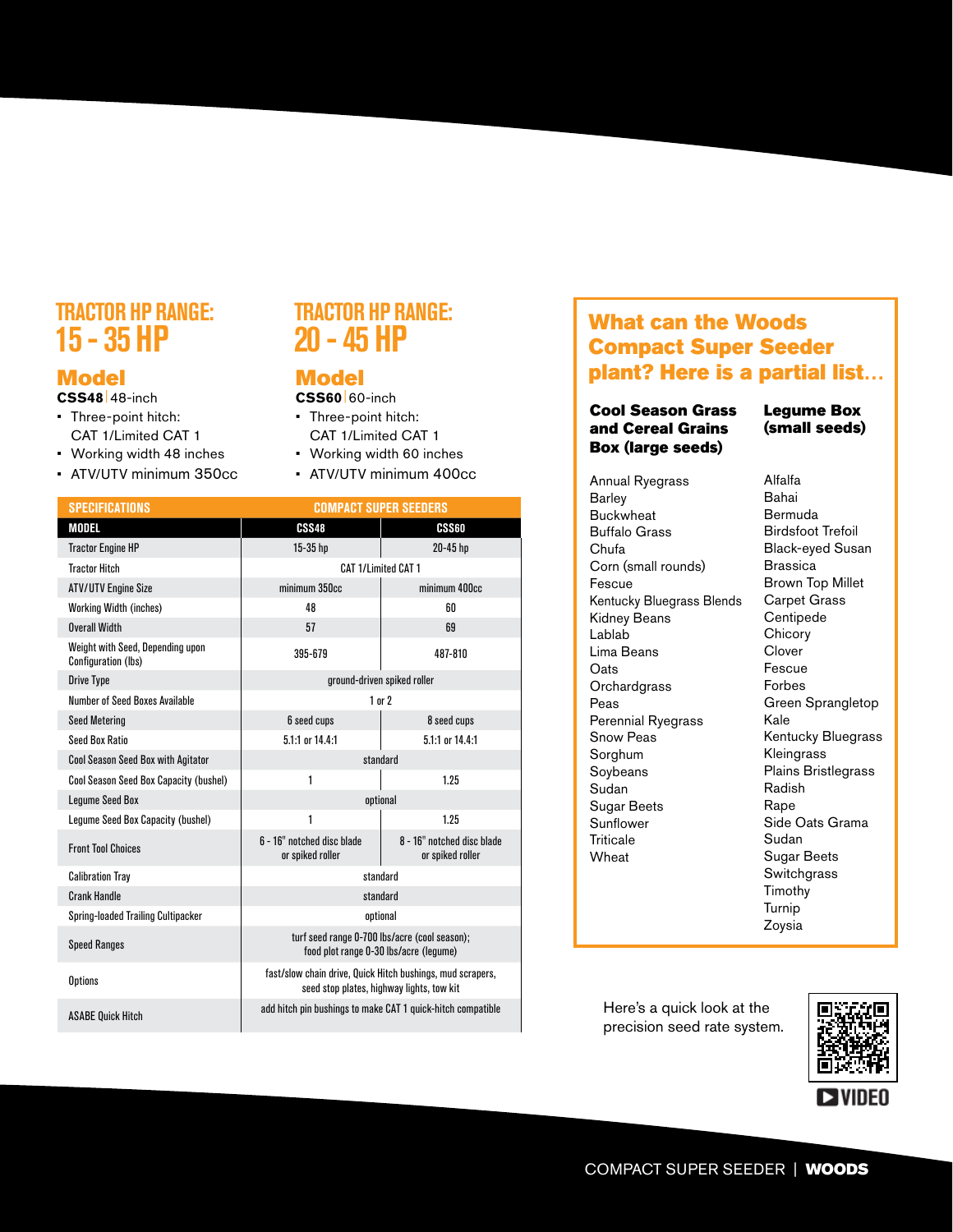



#### Reach Once Unreachable Plots

If you prefer to work the land on an ATV or UTV instead of a tractor, the Woods Compact Super Seeder is still your machine. Full-featured like our larger seeders, with the same rugged steel body and parts — yet, lightweight so that you can easily lift, tow, till and sow with an ATV or UTV. With the optional electric tow kit you don't even need to leave your seat to raise and lower the seeder.

Woods' superior design enables you to maneuver into tight spaces and reach once unreachable places. Go ahead, plant a little food plot in the woods. You can do it with the Woods Compact Super Seeders.

**ATVs and UTVs (4WD)**

**CSS48**|48-inch minimum 350cc **CSS60**|60-inch minimum 400cc